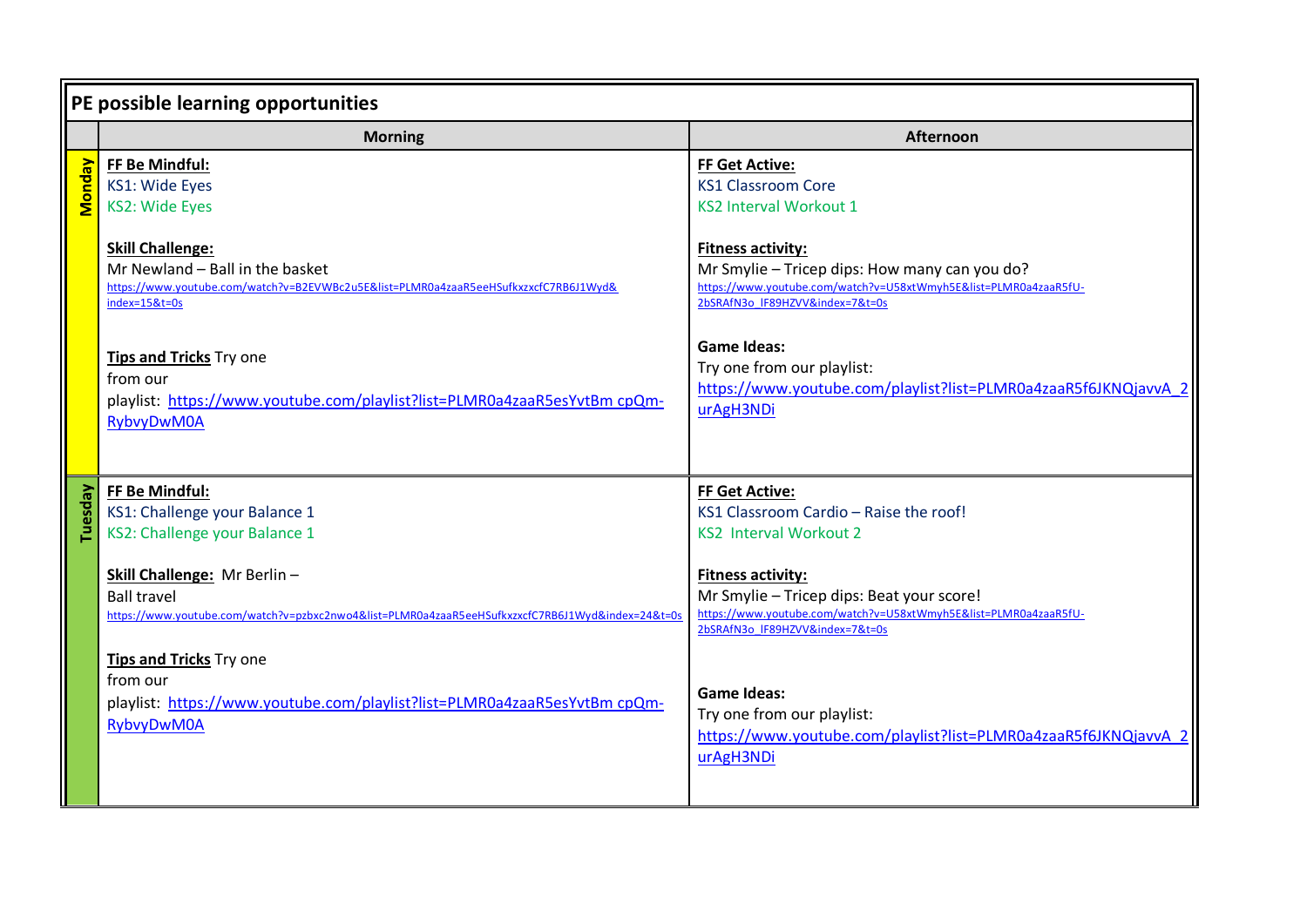| FF Be Mindful:<br>KS1: Challenge your Balance 2<br>KS2: Challenge your Balance 2<br>Parent and Pupils: How to PE at home!                                                                                                                                                                                                                              | <b>FF Get Active:</b><br>KS1 Cardio - Classroom Core<br><b>KS2 Cardio Twist and Jump</b><br><b>Fitness activity:</b>                                                                                                                                                                |
|--------------------------------------------------------------------------------------------------------------------------------------------------------------------------------------------------------------------------------------------------------------------------------------------------------------------------------------------------------|-------------------------------------------------------------------------------------------------------------------------------------------------------------------------------------------------------------------------------------------------------------------------------------|
| Time: $10am - 11am$<br>Where: Live YouTube stream<br>Facebook - click here to like<br>Twitter – click here to follow – @challenge se<br>Instagram - click here to follow - @challengesportandeducation<br><b>Tips and Tricks Try one</b><br>from our<br>playlist: https://www.youtube.com/playlist?list=PLMR0a4zaaR5esYvtBm cpQm-<br><b>RybvyDwM0A</b> | Mr Smylie - Sit up: How many can you do?<br>https://www.youtube.com/watch?v=XBa6Ikjemk4&list=PLMR0a4zaaR5fU-<br>2bSRAfN3o IF89HZVV&index=9&t=0s<br><b>Game Ideas:</b><br>Try one from our playlist:<br>https://www.youtube.com/playlist?list=PLMR0a4zaaR5f6JKNQjavvA_2<br>urAgH3NDi |
| FF Be Mindful:<br>KS1: Why V How?<br>KS2: Why V How<br>Skill Challenge: Mr Berlin-<br><b>Ball travel</b><br>https://www.youtube.com/watch?v=pzbxc2nwo4&list=PLMR0a4zaaR5eeHSufkxzxcfC7RB6J1Wyd&index=24&t=0s                                                                                                                                           | <b>FF Get Active:</b><br>KS1 Classroom Cardio Pump it up<br><b>KS2 Speed 7-minute blast</b><br><b>Fitness activity:</b><br>Mr Smylie - Sit up: How did you do?<br>https://www.youtube.com/watch?v=XBa6Ikjemk4&list=PLMR0a4zaaR5fU-<br>2bSRAfN3o IF89HZVV&index=9&t=0s               |
| <b>Tips and Tricks</b> Try one<br>from our<br>playlist: https://www.youtube.com/playlist?list=PLMR0a4zaaR5esYvtBm cpQm-<br><b>RybvyDwM0A</b>                                                                                                                                                                                                           | <b>Game Ideas:</b><br>Try one from our playlist:<br>https://www.youtube.com/playlist?list=PLMR0a4zaaR5f6JKNQjavvA 2<br>urAgH3NDi                                                                                                                                                    |